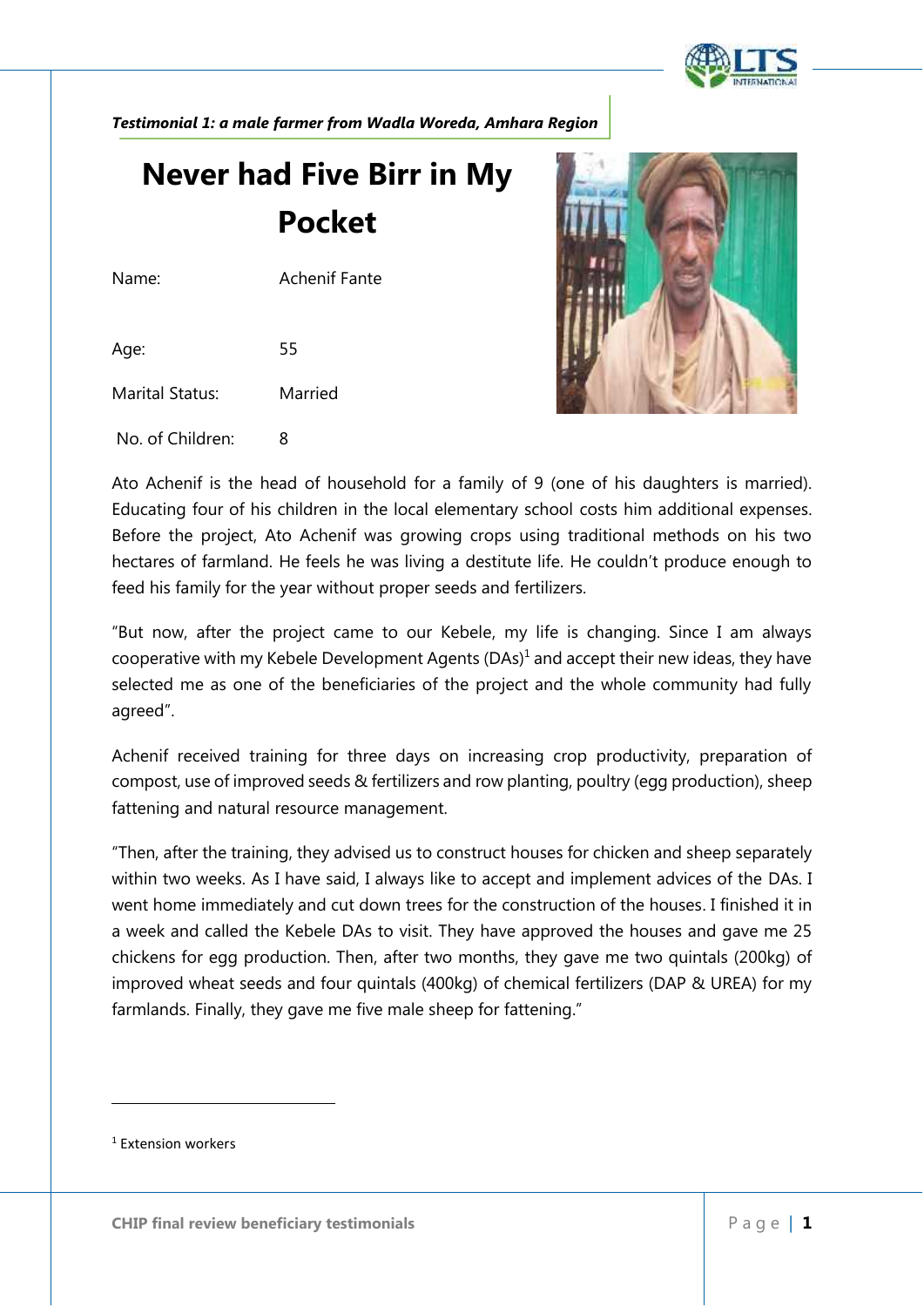

As a result, "I cultivated my farmland with the improved seeds and fertilizer, and using row cropping. I harvested almost three times as much wheat than I did the previous year: about 54.5 quintal (5.45 tons) from my two hectares of land (the yield increased from 10qt. to 27.25qt. Per ha). Now, the wheat is sufficient to feed my family for the year and I can even sell the excess, some three quintals, to add to my savings. Starting from September my chickens are producing about 20 eggs per day. So far, I have sold them for Br 6000, which I deposited in my Amhara Credit and Savings Institution (ACSI) saving account. Additionally, I have sold two kids from my sheep and gained Br 6,500.Commenting on the specific features of the project, Achenif stated, "the project has given us professional training that we could pass to the next generation. Its NRM activities are of good quality, particularly the construction of water collection points. The project has made me wealthy enough to save money after feeding my family. I personally know three farmers in our Kebele who copied from us and started poultry and sheep fattening. The only complaint I have is on the hand-held tractors. They are not usable under our conditions. I know nobody who used them."

Achenif was also positive about the impact of the project on the rest of his life, explaining "the project has solved the problem of my children's education. They are now able to pay their school fees and fulfil whatever their needs. All the family members are helping each other on project activities. I help my wife on poultry and sheep fattening and she and the children help me on crop production. We use the money and the crop by consulting each other, there is no domination in my family."

But "there are many farmers who are not included in the project. Some of them were not able to construct the poultry and sheep houses in 15 days. Others were not included because there were not enough seeds and fertilisers, chicken, and sheep. Thus, I hope the project will grow to cover all the farmers in our watershed, Kebele and Woreda in the future."

Achenif concluded with full smile on his face: "I would like to say again that the project has made me a wealthy man that has more than Br 12,000 saved in my account and I, who never had five Birr in my pocket, for a night have now become an owner of a saving account book".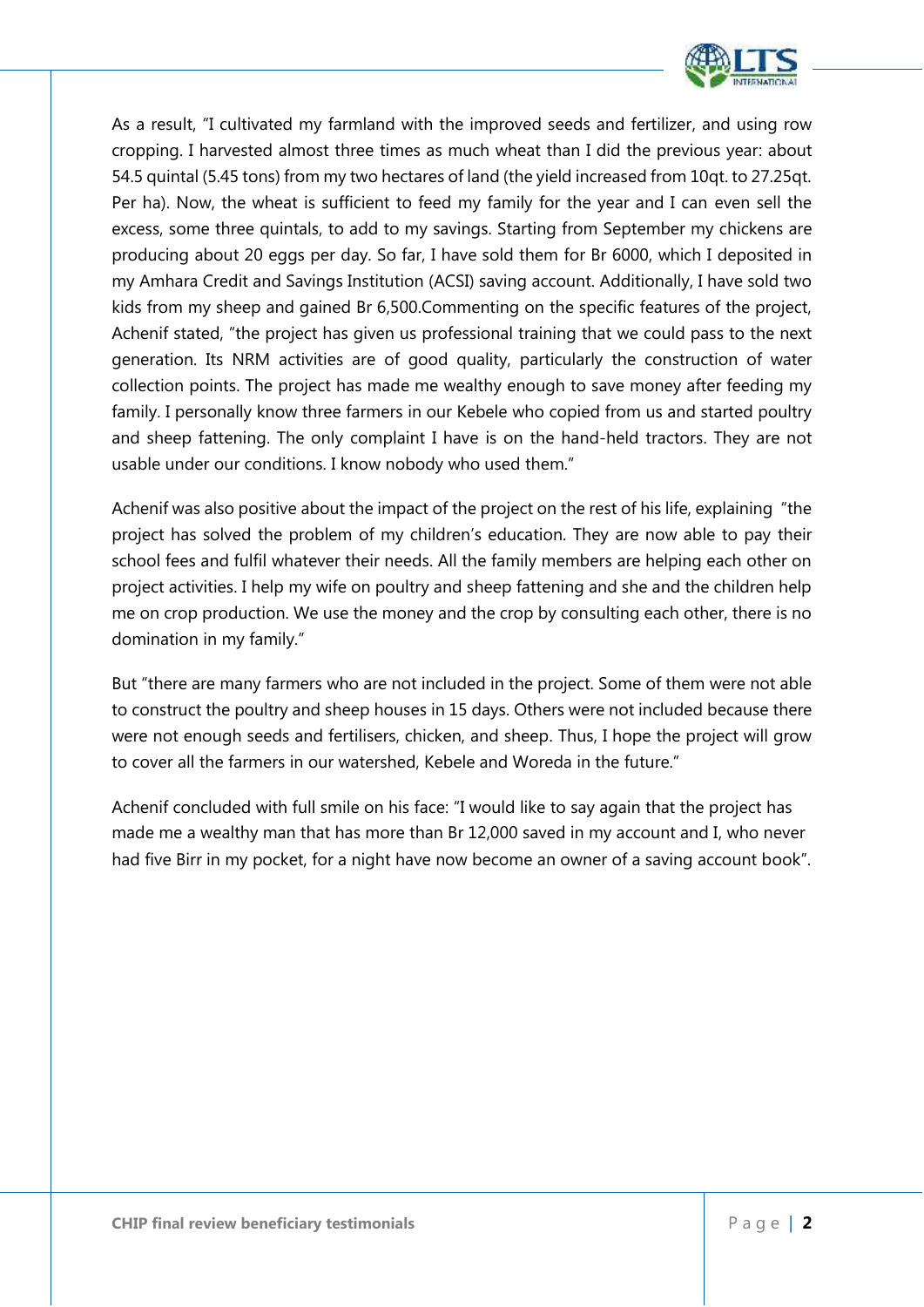

*Testimonial 2: a female farmer from Enebisie Woreda, Amhara Region*

## **Life Changing**

Name: Alemitu Maaza

Age: 42 Marital Status: Divorced (FHHH)

No. of Children: 3

Alemitu has been divorced for 10 years and has been the head of her household ever since. Two of her children are male and now over 22 years old. They have already started their own life, but



still support her on farming. She has an 18-year-old daughter who recently completed her  $10<sup>th</sup>$ grade education.

Prior to the project, Alemitu was using her farmland for share cropping because she could not afford seeds and fertilizers. The income from share-cropping was not enough for the needs of her household. She had to fill the gap by distilling a local alcohol called araki and preparing injera for teachers. "

But now, things have changed as Alemitu explained " After the project came to our Kebele, my life is changing. Since the whole community knew my situation, they selected me as one of the beneficiaries of the project". She was trained for three days and received improved wheat seeds and fertilizers, 25 chickens of an improved breed for egg production, and six sheep (one male & five female) for breeding."

As a result, "I am able to cultivate my farmland by myself. I got a good harvest which is about four fold of the previous. Now I can fully cover the consumption needs of my family. I am selling my eggs for about Br 100 a week and paying Br 20 per week to a local *Ikub* (a financial saving group). And the sheep have started giving lambs. I have sold two of them at Br 1300, which I deposited in my Kebele saving account, and I have still three lambs."

Alemitu concluded that "thus the project is life changing for me and I wish all other poor women in our Kebele get the opportunity to resolve their problems like me."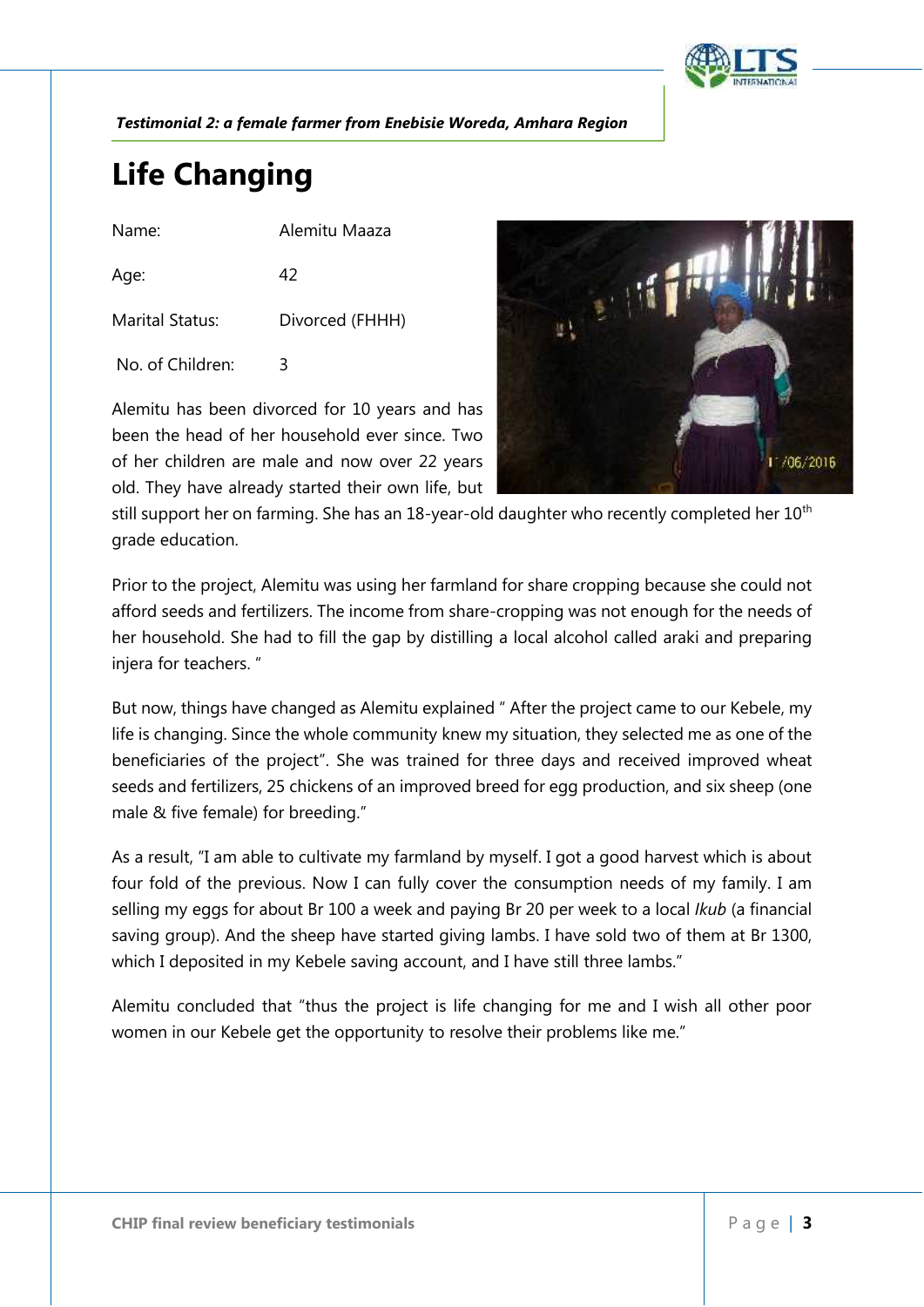

*Testimonial 3: a male from Ensebie Woreda*

### **Preventing soil erosion helps us**

Name: Tenaw Adamu

Marital Status: Married

No of children: 4

Tenaw is married with four children, aged between 1 and 15 years old. Before the project, he cultivated 1 hectare of land,



mainly with wheat, cowpeas, and chickpeas. He also kept 2 oxen, 2 sheep, and 1 donkey. He was selected to receive 1 heifer, 20 chickens, 6 sheep, and seeds and fertiliser.

Tenaw has received free artificial insemination service for his heifer, now pregnant. He will keep the calf for breeding if she is female. The artificial insemination service existed before the project in Ensebie Sar Midar town, but is now freely available. He also received materials for the cow shed and 3 quintals of cattle feed. Tenaw took out a loan of ETB 13,000 in order to acquire the heifer. He believes the market value of the heifer is now around ETB 18,000.

The six sheep have already multiplied. Last year, he sold three lambs for ETB 2,500 ETB. Now, he has two more lambs and the original six sheep.

Before the project, Tenaw had been able to access fertiliser from the Farmers' Cooperative at a 5% rate. This meant that he could only afford to buy asmall amount. This year he was able to get enough fertiliser to use on all the wheat he planted. His harvest doubled.

Tenaw and his wife work together on their family farm. He explains "We work together. Our good relationship makes our farm successful," Tenaw explains that his wife manages the poultry and the income from the eggs. Now, they have their own separate savings accounts and Tenaw has been able to save on average around ETB 80 per month.

**CHIP final review beneficiary testimonials** P a g e | **4** This project has stressed the importance of natural resource management activities – to ensure the livelihood gains they have made can be sustainable. Tenaw has constructed soil bunds on 0.25 ha of his land and has planted trees. He recognises that getting involved in communal activities on watershed management is vitally important, as Tenaw explained "*preventing soil erosion helps us all and we cannot do it alone."*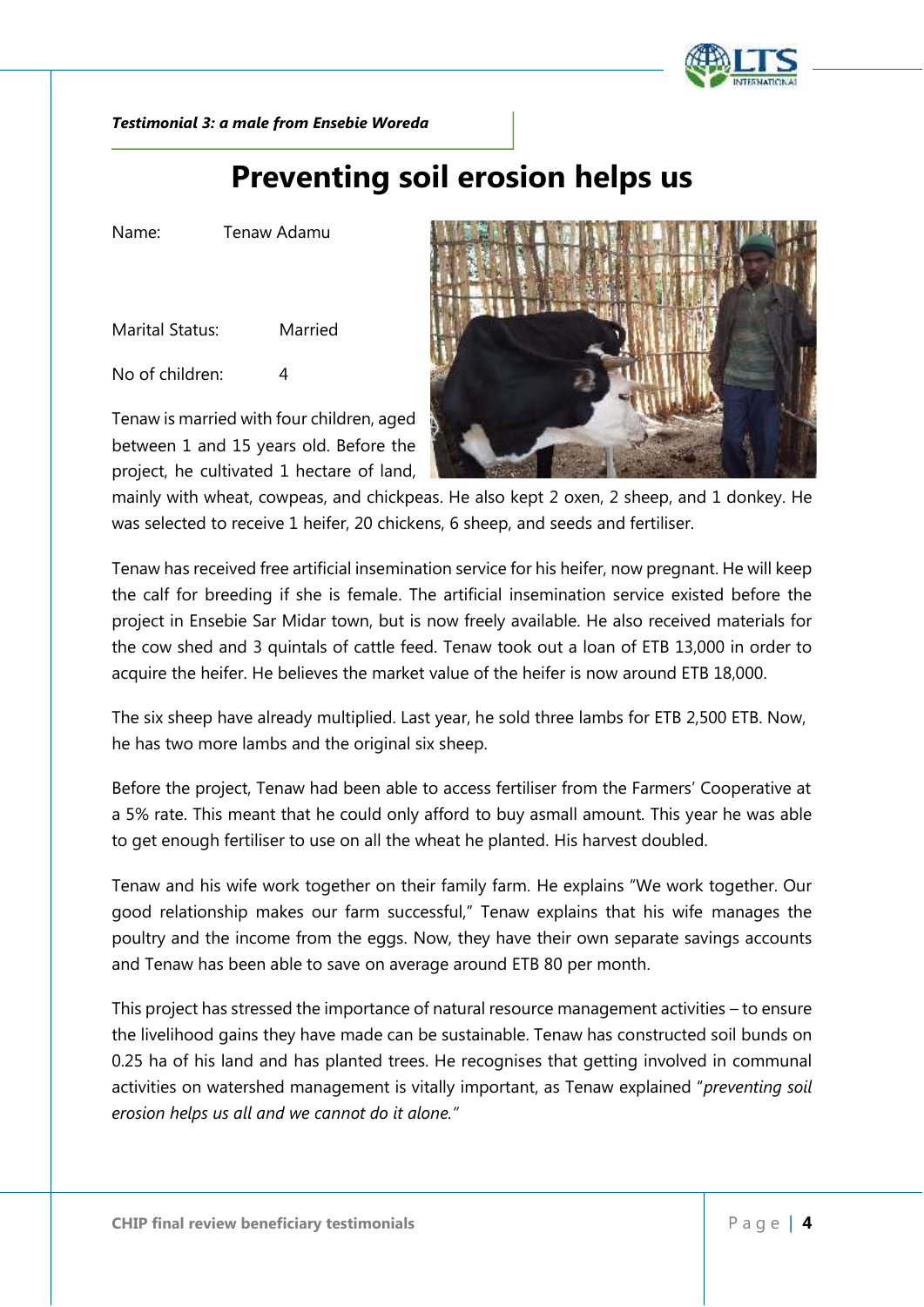

The project has had a dramatic effect on his livelihood. He rates the sheep his most prized asset. They breed quickly and can be used to generate additional capital through sales. His goal is to ensure that he can educate all his children at the Secondary School in Ensebie Sar Midar town. This will require him to construct a house in the town for his children to stay in whilst they study. "With all the support I have received, I believe this will be possible" he explains.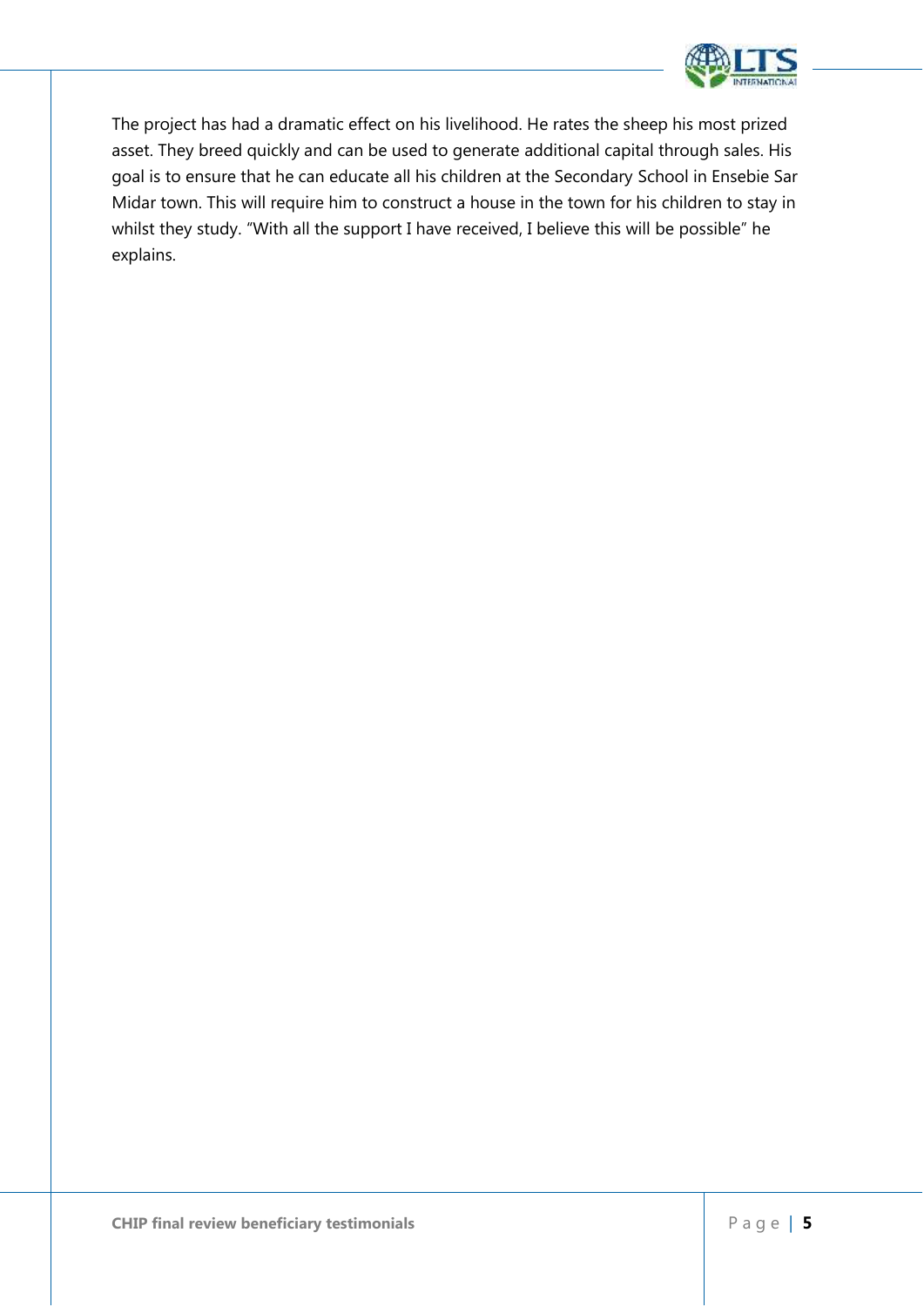

*Testimonial 4: a female from Dessie Municipality*

# **No longer unemployed**

Name: Debrework Mekuanin Age: 33 Marital Status: Married

No. of Children: 4

Currently, Derbrework is the chairperson of Addis Tesfa (New Hope), a Sanitation Cooperative in Dessie town in Agar Gizat Sub City. She has been elected by Addis Tesfa's 50 members.



Debrework has worked as a solid waste collector since 2005. But prior to the project she felt unemployed. She did not get enough education, a decent income from her job, and she was depending on her husband's meagre income: "before this project, there were only 25 solid waste collectors in the cooperative. We had to collect the fees for waste collection from each residence. This was a big challenge because service users were never happy to pay their fees and often did not pay. I was not getting more than Br 300 per month".

"But my working condition changed after the project came to our town. I have participated on different trainings, including how to make compost, self-protection, and how to effectively collect solid waste. And now, I have protection materials. I have a hat, a mouth mask, hand gloves, boots, and overall cloths. And now that tractors have also been assigned to each Sub City, we are not waiting in queue to transport waste by hand to the city refuse dump. It also makes a difference that the dump has also been newly re-constructed. It has shower rooms and toilets. Ten members of the cooperative are now preparing compost under the newly constructed shade. This is something we had never done before.

**CHIP** final review beneficiary testimonials P a g e | **6** Above all, I became a regular employee with a fixed salary of Br 800 (Br 725 net) that is paid by the Municipality. We are no longer engaged in collection of fees from the service users! ". Moreover, "we can present any complaints to general meetings of all solid waste collectors from the 10 Sub Cities twice a month at the Municipality. Now we can get solutions."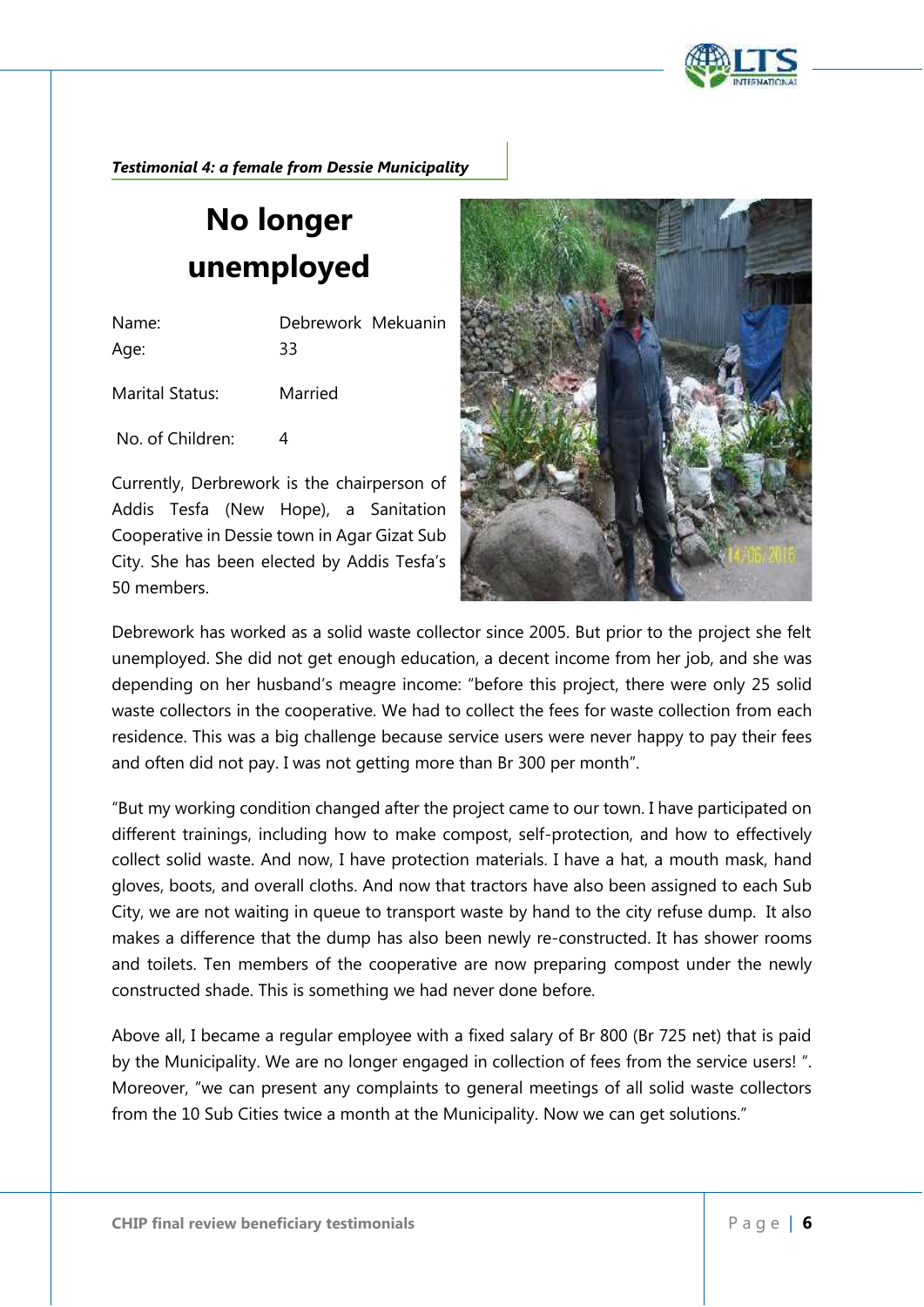

Debrework concluded "the project has improved our working condition in many ways and now I can say I am **no longer unemployed**. In the future with my friends I will try to produce tree seedlings and sell to others for greening their compounds."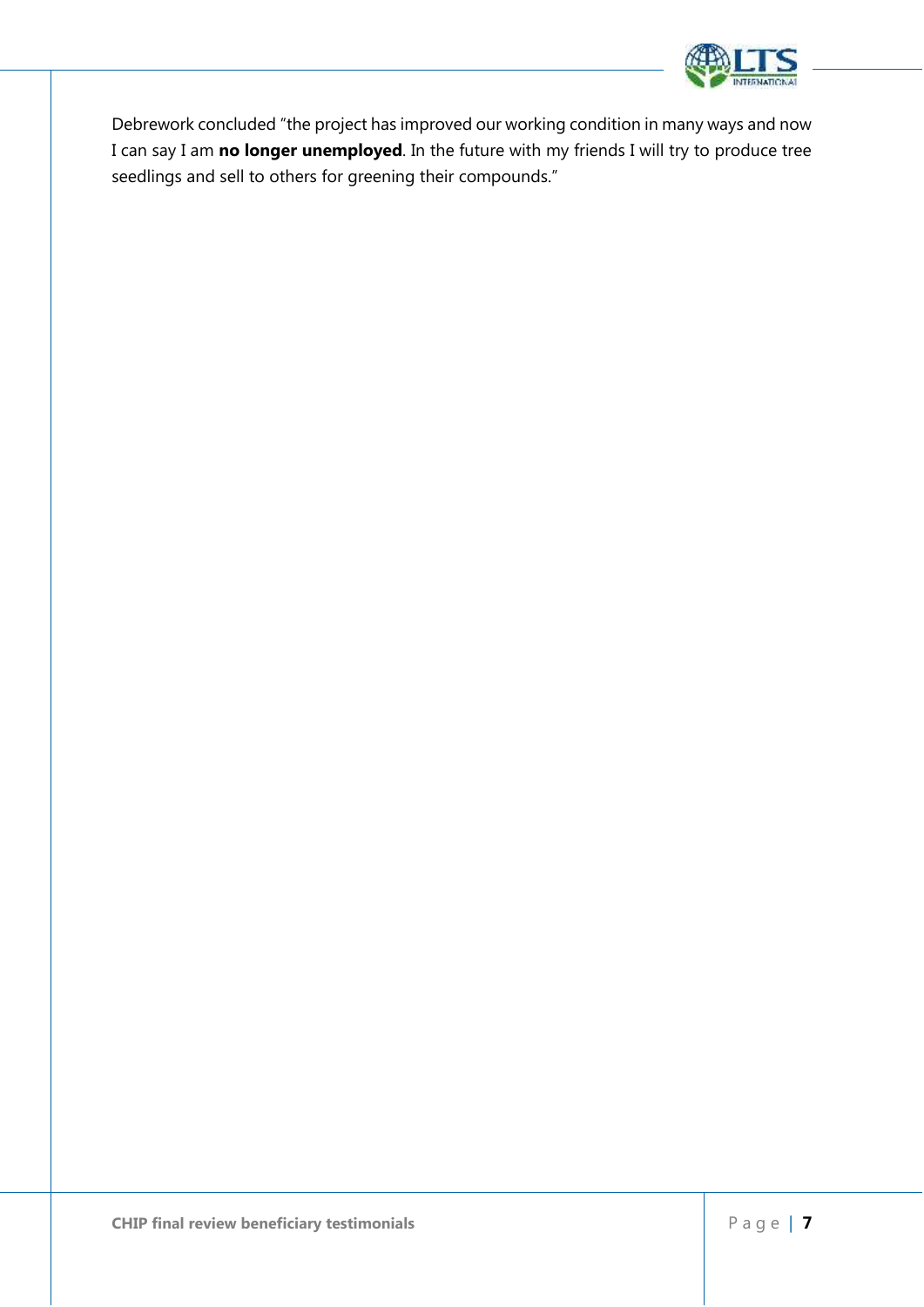

*Testimonial 5: a female from Wadla Woreda, Amhara Region*

#### **Solved Domestic Dispute**

Name: Tena Adamu

Age: 41 Marital Status: Married

No. of Children: 6

Tena is married and has six children. Her husband is also a farmer participating in Natural Resources Management activities.



Before the project Tena was struggling to feed her six children: "We were not able to use enough fertilizer and improved seed varieties. The yield could hardly feed our children for a few months. Then, two years ago, I was selected to be a beneficiary. "

She was trained for three days on crop production, poultry, sheep fattening and Natural Resources Management. The project provided her with an improved variety of wheat seeds and fertilizer, 25 chickens for egg production, and five male sheep for fattening."

"Now, I can fully feed my children and also save part of the income that I get. We used the improved seed and applied the standard amount of fertilizer. We got a harvest which is about double of the previous one. In addition, I am getting up to 80 eggs per week, which, after feeding my children, I sell for more than Br 120. I have also sold fattened sheep and gained income. I started saving."

Tena concluded that "*above all, I am using my income from egg sale to buy food additives that I need for domestic use. I used to request the money from my husband. This was a major issue and created conflict at home. Thanks to the project, our domestic dispute is now resolved."*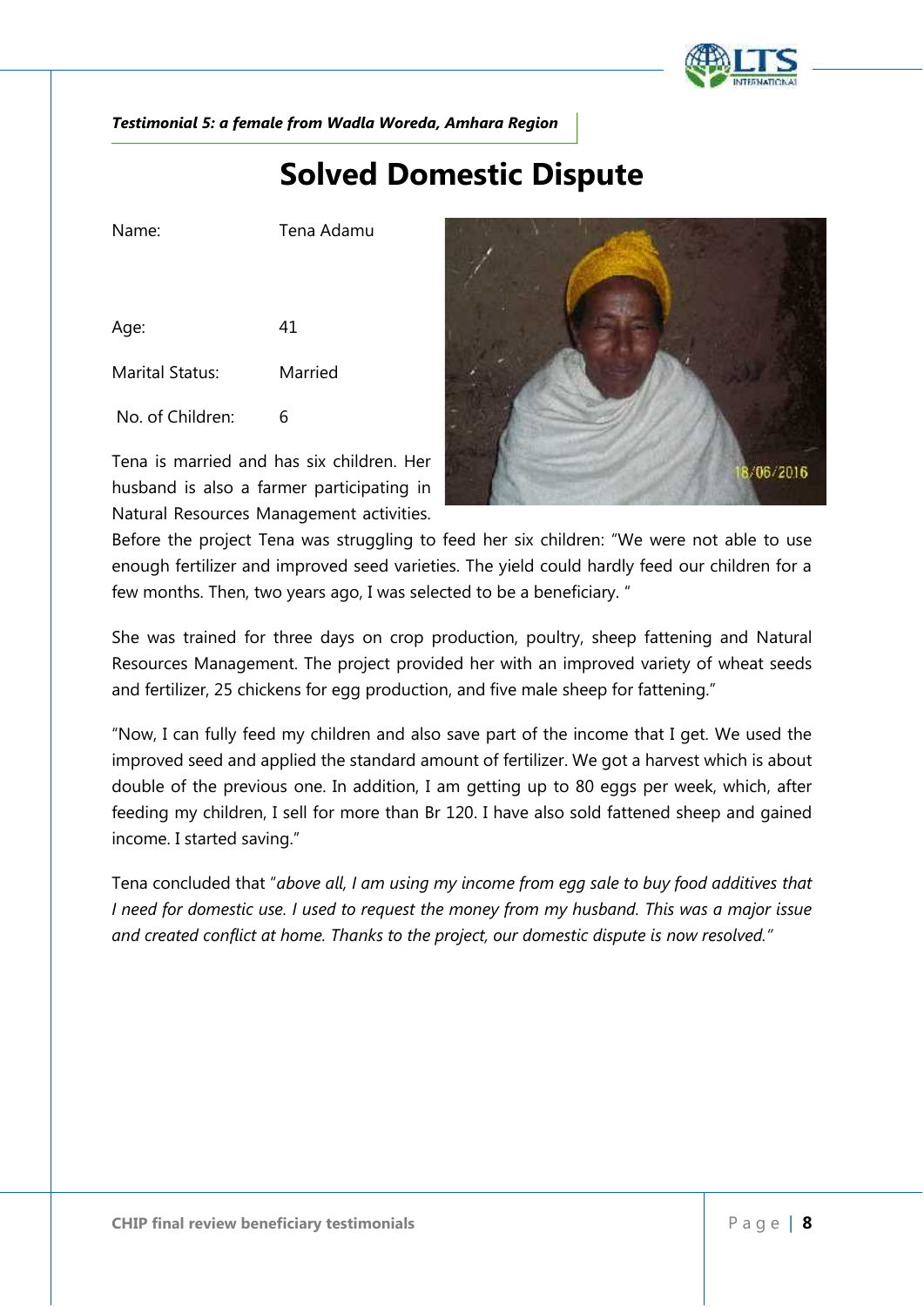

*Testimonial 6: one male from Aubarre woreda, Somali Region*

#### **I became a sedentary farmer**

Name: Umar Jama

Marital Status: Married

Umar Jama is one of the 15 beneficiaries who received oxen for fattening, crop seeds and tools for irrigating his farm. Before the project, Umar' was living the life of a pastoralist, moving from place to place with his cows in search of grazing pasture and water: "I used to grow some crops – but only sorghum for feeding my cows".

The project helped him to become a sedentary farmer. Now, he grows several crops and has obtained two young oxen for fattening. In the last year, he harvested 5 tons of onion, 3 tons of maize, and a considerable amount of tomatoes, pepper, and watermelon. He sold the produce in neighbouring Somaliland: "I can now earn more from irrigated farming and can save about 1000 Birr each month".

*Testimonial 7: one male farmer from Aubarre woreda, Somali Region*

## **Our children are now able to go to the new school**

| Name:                  | Muktar Hassen Ahmed |
|------------------------|---------------------|
| Age:                   | 41                  |
| <b>Marital Status:</b> | Married             |

No. of Children: 6

Prior to the project, Muktar was a pastoralist. He is now a sedentary farmer and one of the 15 beneficiaries who received oxen for fattening, crop seeds, and tools for irrigating his farm: "the community has obtained enormous support – the most ever". "Now, we are able to better pump water for irrigation, and can obtain three harvests per year. We also have access to improved (grafted) orange stock, and sell oranges to the nearby market." Oxen fattening has helped to increase household income.

producing them. I am able to earn a higher income now than before". The project changed my<br> **CHIP** final review beneficiary testimonials
P a g e | 9 "I learned from the project how to grow crops using irrigation and I obtained cement and a water pump. I also received training for growing onions and watermelons. I am currently producing them. I am able to earn a higher income now than before". The project changed my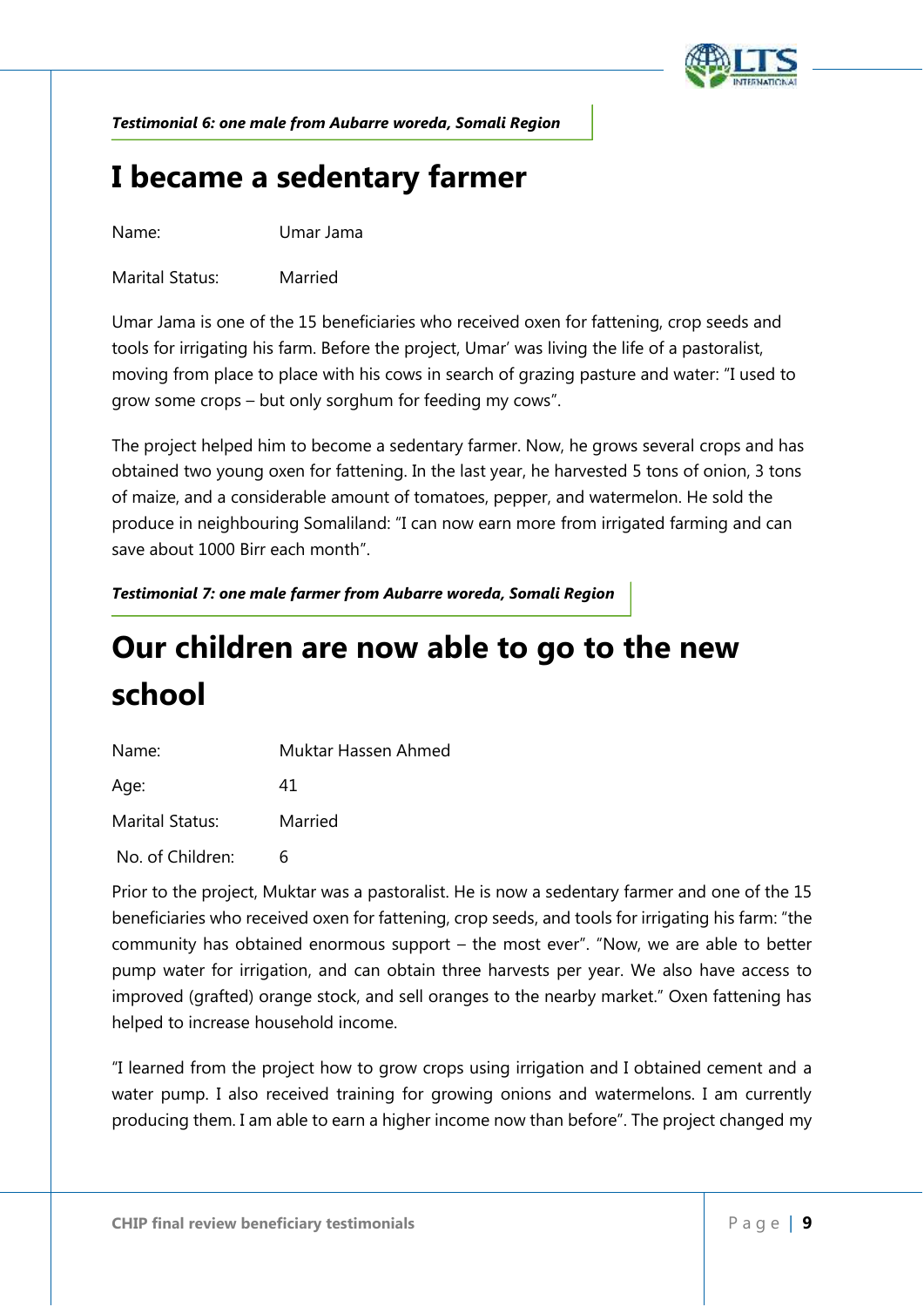

old belief that ploughing land is shameful: "that belief is not relevant anymore. I have learned a lot from the project".

As a result of the shift from pastoral to sedentary life, children are going to a primary school, which was constructed with support from the woreda's budget: "the school was needed as the community is no longer nomadic but leads a settled life - our children are now able to go to the new school rather than the old school devised for nomadic or pastoralist people.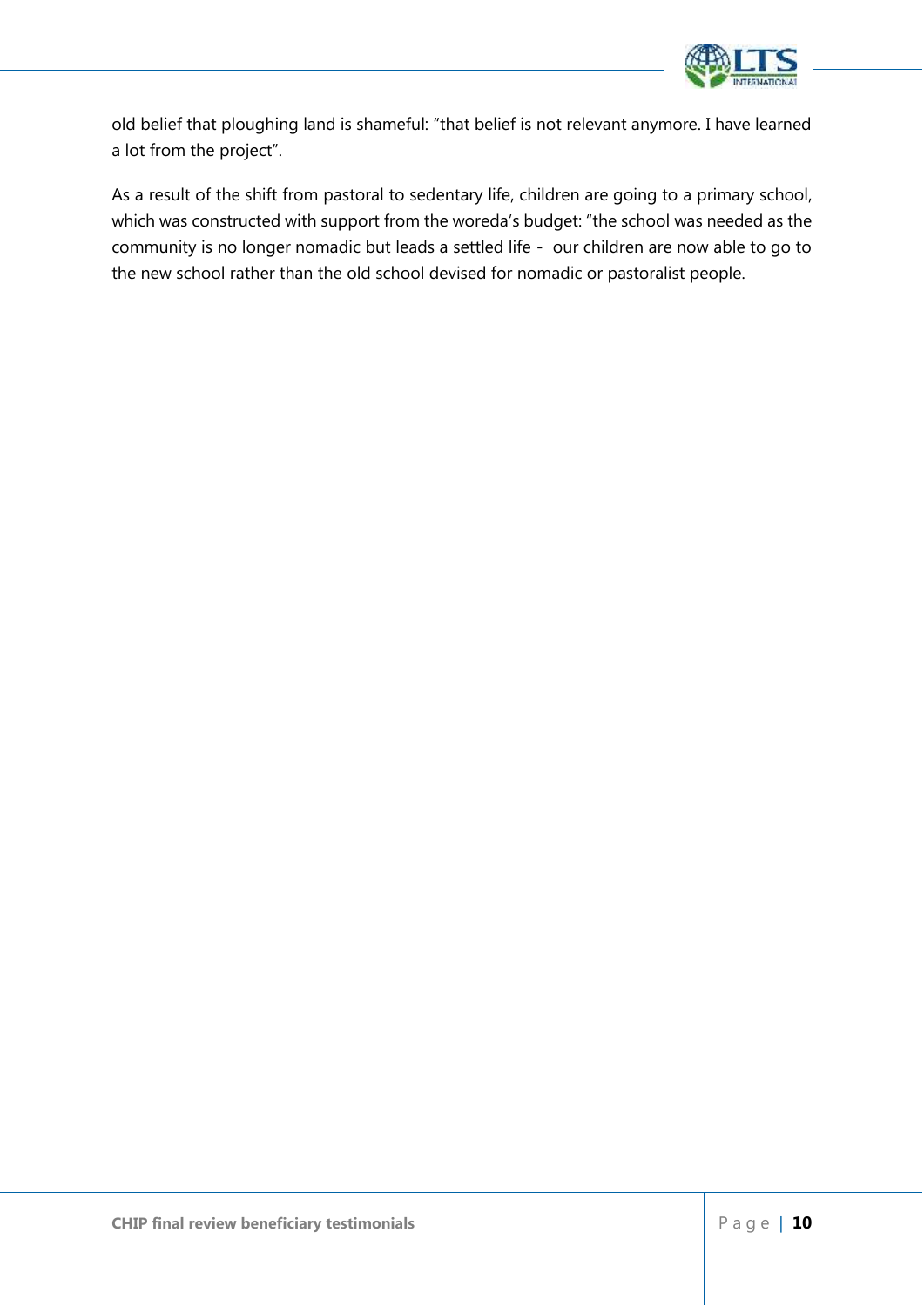

*Testimonial 9: one female farmer from Sofi woreda, Harari*

## **Improvements on your own land**

| Name:            | Saro Aliyi |  |
|------------------|------------|--|
|                  |            |  |
| Age:             | 21         |  |
| Marital Status:  | Married    |  |
| No. of Children: |            |  |



Saro Aliyi and her husband have up to  $10<sup>th</sup>$  grade education (unusual for the kebele) but they both

had to abandon school to work. They have two children. Prior to the project, Saro would buy mangos from the local town/market and then sell them on the road.

As part of the project, Saro and her husband received a payment of ETB 4,000 for building soil bunds on their land. They planned for building the soil bunds with less workload. They were able to achieve the plan, build the soil bunds, and save part of the ETB 4,000. They believe that their education helped them to design a good plan: "the project has been better than other projects because you do the work (the soil bunds) on your own land and benefit from the money, but also from the more lasting impact of the soil bunds. We now have more spring water available downstream due to the improved bund construction and trees planted on the hill slopes. We can use the water for irrigation."

But Saro was most excited about the poultry. She received 13 chickens and wished to start a chicken farm. But unfortunately, she received 11 roosters and only 2 hens. The roosters provided by the project are very aggressive and have killed the two hens. She is now planning on buying more hens and continuing the poultry development. She has already built a corrugated iron sheet house for her poultry with the income & savings she had already.

Saro is glad that the project gives goats and chickens to needy women, who were previously unable to send children to school. She also thinks that the weather is now more comfortable, and the land more productive, thanks to more trees and water.: *"previously production from the land was not that good, but productivity has increased with the seeds supplied, water availability, and greater incomes that can be used to rent machines".*